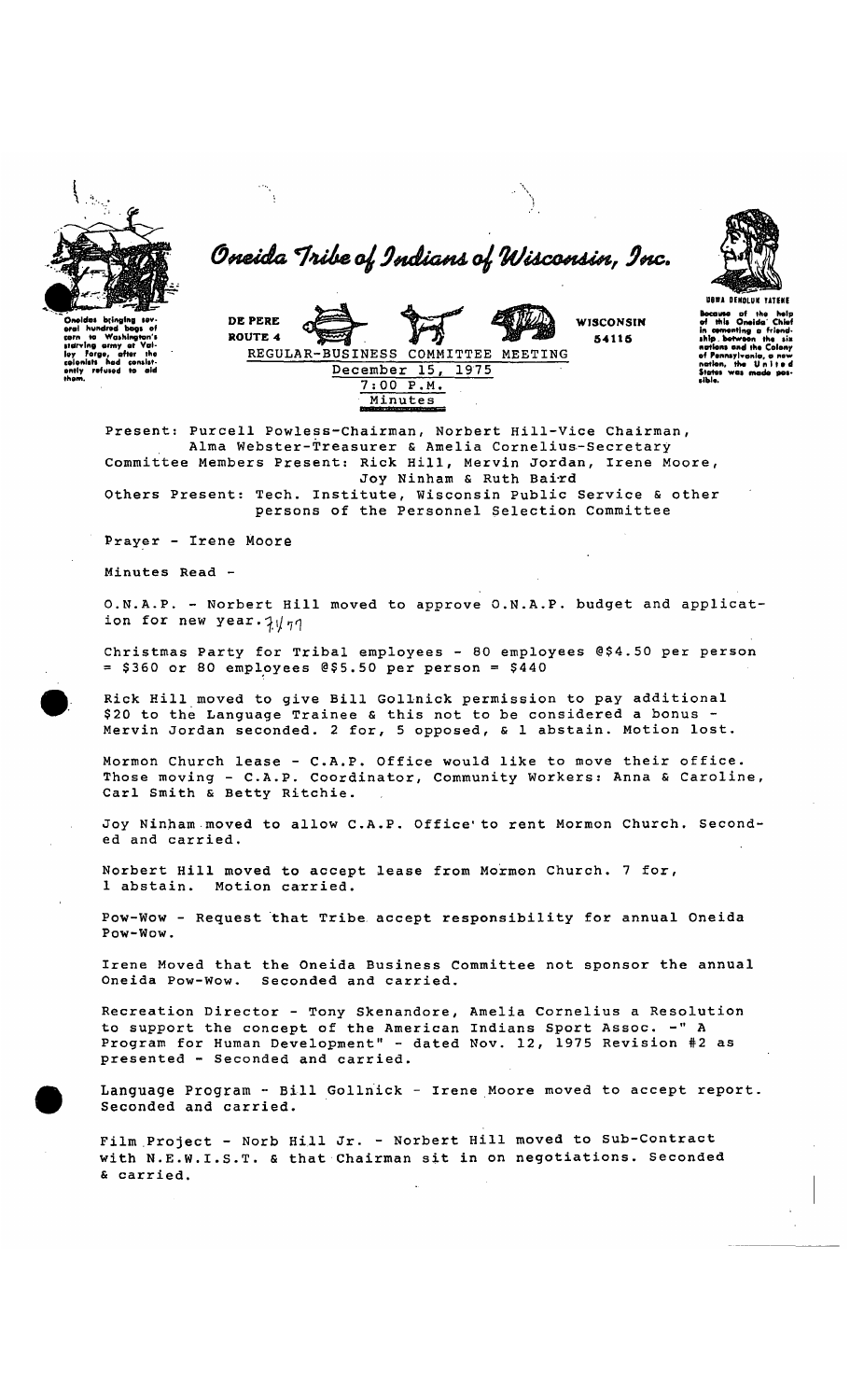Oneida Tribe of Indians of Wisconsin, Inc.



**WISCONSIN** DE PERE ROUTE.  $-2-$ 

Land - Irene Moore moved to adopt Resolution for easement to Ron McLester lease hold property. Seconded and carried.

Carl Smith - Industrial Developer report - Norbert moved to accept report. Seconded and carried.

Sonny King - Request for job description for Recreation Supervisor and Secretary. Moved to accept report and job description. Seconded and carried.

C.E.T.A. - Ruth Baird moved to accept Alice Torres for Cook Assistant at Site II. Seconded and carried. Norbert Hill moved to accept Lorraine Cornelius as Alchoholism Counselor for I.C.A.P. Seconded and carried. Joy Ninham movéd to have Corrine remain at 20 hr./wk. Seconded and carried.

Norbert Hill moved to accept Ron Skenandore's request to have Tribe pay per diem for 5 days at Portland. Seconded and carried.

Joy Ninham moved to approve Dale Wheelock and Ron Larsen for the part time positions of Counseling Assistants.

Amelia Cornelius moved to accept Persennel Selection Committees recommendation.

Norbert Hill moved to accept Gilbert Matoxen on the '74 H.I.P. list. Seconded and carried.

Winterization Program - \$700 from G.L.I.T.C.

Education - Jan Frion - Joy moved to discuss letter from Jan Frion in Executive Session. Seconded and carried.

103 birth enrollments - Ruth Baird moved to accept as the Treasurer has researched records. Seconded and carried.

Tribal Development Corp. - Request to submit proposal to O.N.A.P. for funding in amount of \$197,000.00. Train in building trades and construction management.

Norbert Hill moved to approve proposal. Seconded and carried.

Invitition to attend George Goodwins Inauguration as Area Director. Send letter of Congratulations.

Correspondence in regardst to Buzz Barlow and Tony Summers as helper.

Ruth Baird moved to pay bills. Seconded and carried.

Move to adjourn.

Respirationly submitted . Anded Corneling

54115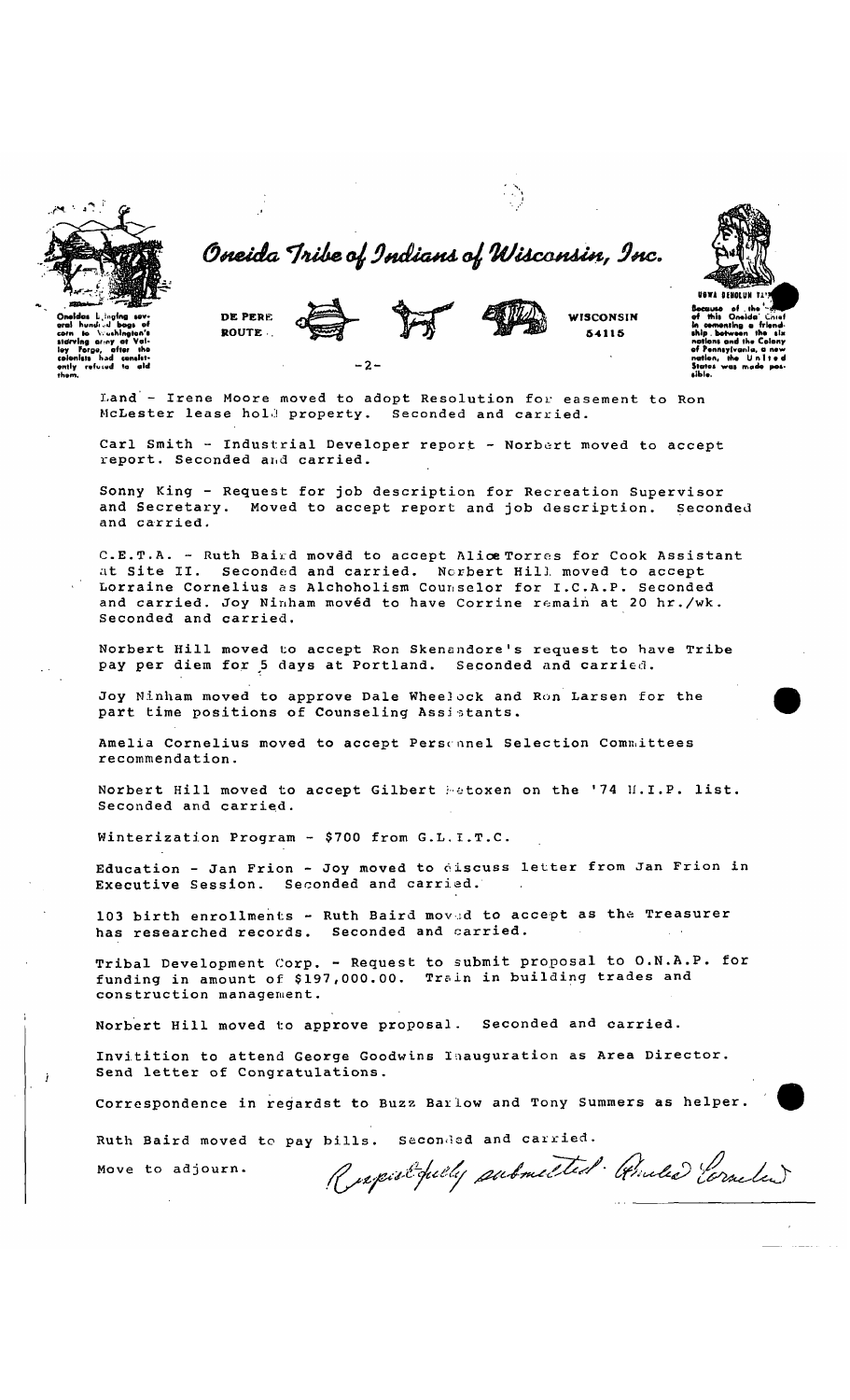## 1967 Rolls 103 Birth Enrollments

Kevin Vern Hill son of 2339 & 2403 Randy Frank Hill son of 2339 & 2403 Connie Jean Hill dau of 2339 & 2403 Paula Kim Williams dau of 6500 & 6550 Carla Rae Williams dau of 6500 & 6550 Tina Given Willams dau of 6500 & 6550 Laura Ann Williams dau of 6500 & 6550 Jody Jay Williams son of 6500 and 6550 James Lynn Williams son of 6500 & 6550 Wanda Lee Doxtator dau of 4045 Richard Edwin Warmke II son of 4770 Lyle Jon Schuyler son of 4770 Ronald Metoxen son 3713 Arthur Irvin Metoxen son of 3713 Karen Susanne Hill dau of 2339 & 2403 Deanna Lynn Jordan dau of 2903 Angela Lynn Jordan dau of 2903 Dawn Marie Jordan dau of 2903 Timothy Allen Weber grandson of 6143 Heather Marie Jordan granddau of 2942 Faye Ann Ninham dau of 2073 & 4045 Carol Jean Denny dau of 1361 & 1432 Chad Elden Jordan son of 2968 Travis Ole Messer son of 3679 Alexander Gary Messer son of 3679 Shirley Mae Kurowski dau of 3329 Rita Marie Escamea dau of 1910 April Dawn Doxtator dau of 1619 Ronald Wayne Larsen son of 3371 Michael Vernon Doxtator son of 1732 Anthony Brian Doxtator son of 1732 Dawn Nicole Elm dau of 1858 Richard Conrad Elm II son of 1858 Kelly Anthony Cooper son of 715 Anthony Martin Silva, JR. son of 2911 Thomas Milburn Asborne sonof 4486 Sarah Ruth Osborne dau of 4486 Tanya Jean Brown Granddau of 493 Diane Lynn Richmond dau of 4621 Roger Michael Gilbertson son of 4621 Leonard Ruben Gilbertson son of 4621 Beverly Jean Richmond dau of 4621 Michael Andrew Weber son of 6143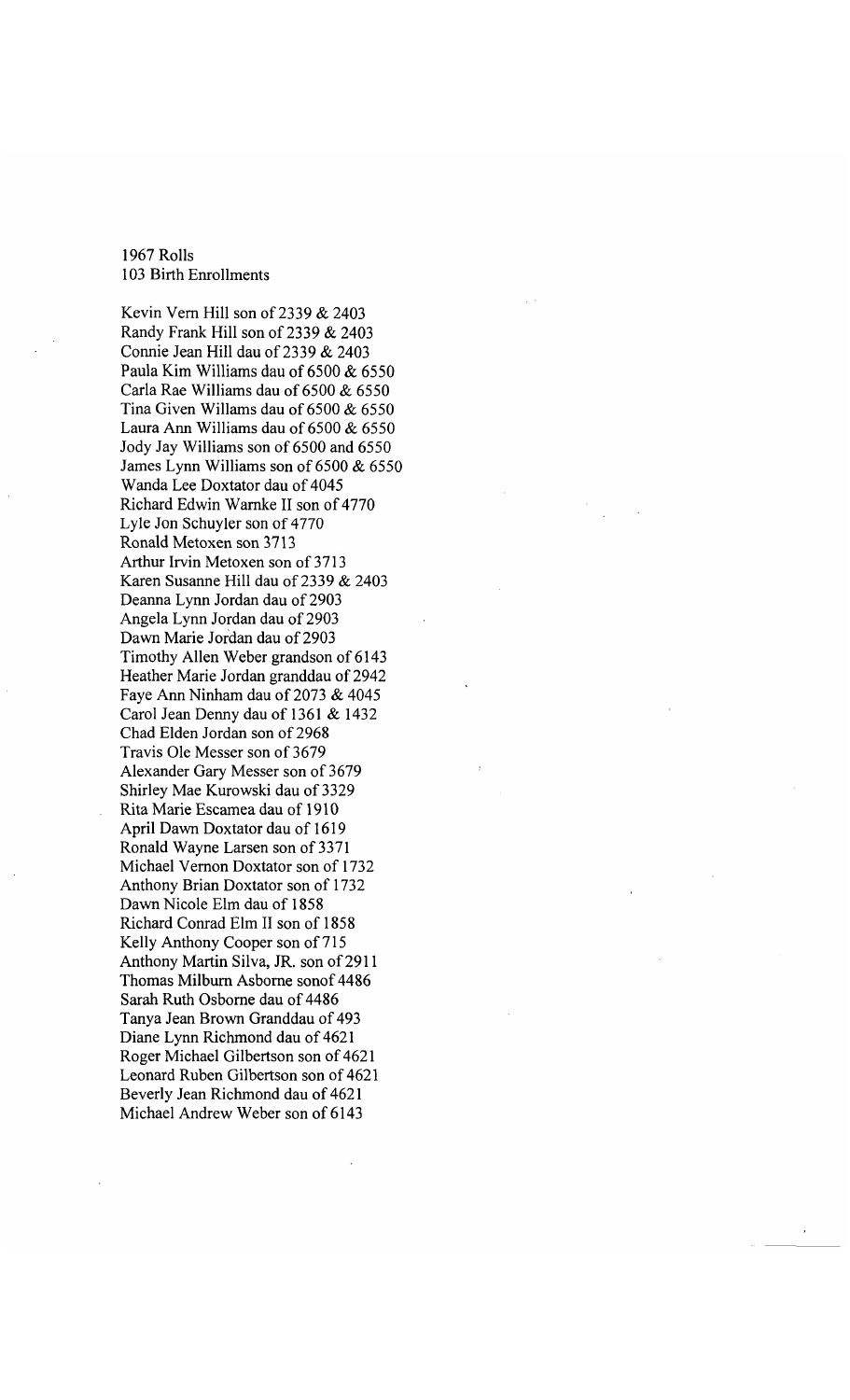## From 1967 Roll

Lincoln Anderson Dayberry son of 1259 Alexander Richard Hoes son of 5127 David Allan Todt son of 5992 Jay Edward Todt son of 5992 Mark Herbert Todt son of 5992 Donald Ernst Todt son of 5992 Phyllis House dau of 1347 Barbara Ella Brocker dau of 484 Richard George Van Boxtel grandson of 484 Vance Edward VanBoxtel grandson of 484 Diana Lynn Disney dau of 5417 Llaydeana Marie Metoxen dau of 3797 William Lloyd Metoxen son of 3797 Robert Alan Metoxen son of 2797 David Anthony Doxtator son of 1724 Kirk Tyler Rothhaar son of 2648 Eric Ray Rothhaar son of 2648 Alberta Freeman dau of 1987 Raymond Clyde Elm son of 1847 Little Bear Felix Webster son of 6359 Dakota Amy Webster dau of 6359 Carol Louise Nelson dau of 4007 Cindy Lou Messer dau of 3678 Robert Alan Messer son of 3678 Vicki Sue Messer dau of 3678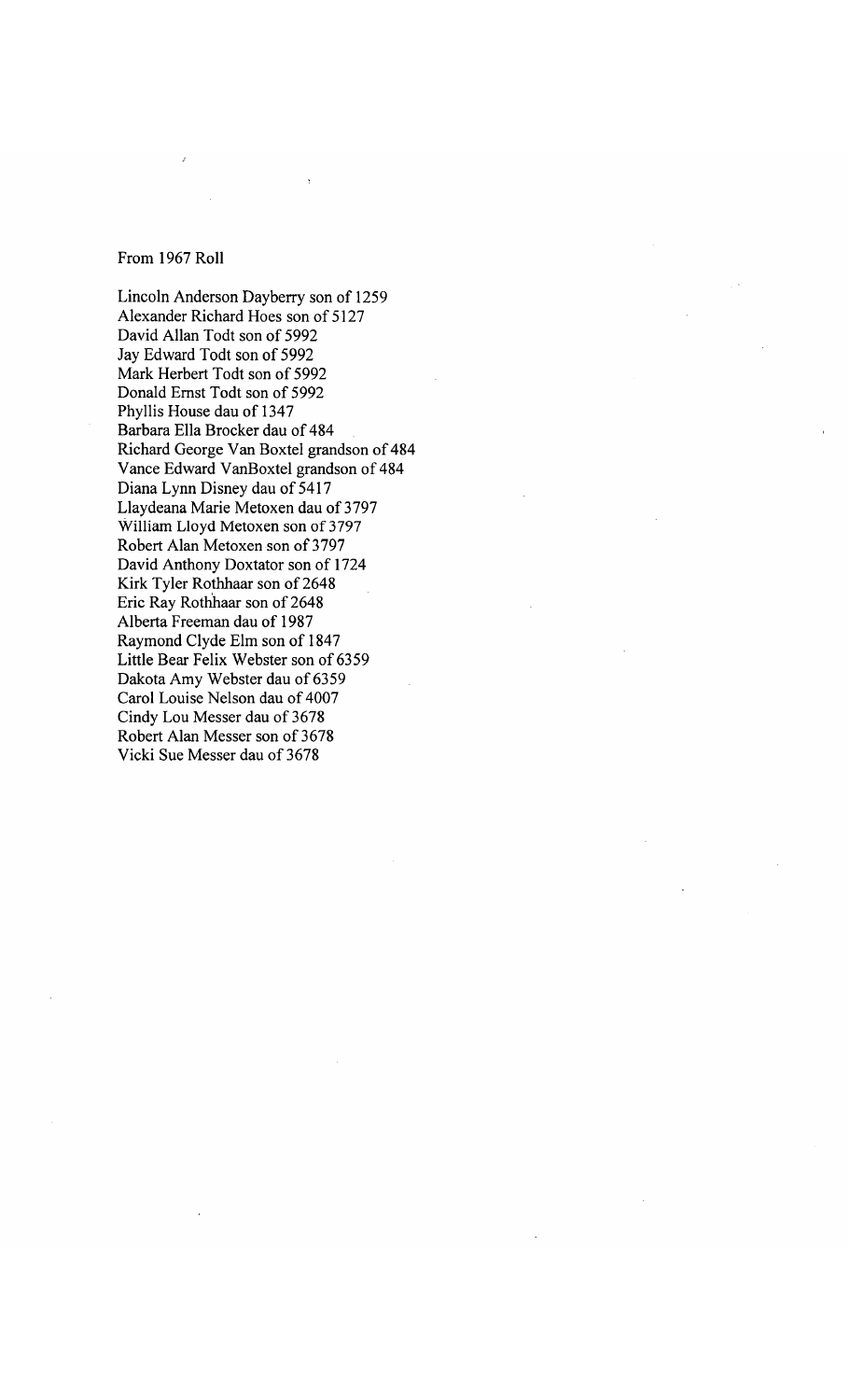From 1967 Roll

Daniel Lee Metoxen son of 3740 Marie Antoinette Smith dau of 3740 Judith L. Smith dau of 3740 Julie Marie Hoffman granddaughter of 3740 Scott Anthony Hoffman grandson of 3740 Quinten Clifford Hoffman grandson of 3740 Quannah Parker Pamanet son of 6213 Linda Marie Skenandore dau 5332 & 5333 Thomas H. Skenandore son of 5332 &5333 Carol Darlene Webster dau of 6357 Kerry Nash son of 4001 Wenona Ann Montano dau of 148 ??Michael Ninham son of 4037 Debra Ann Messer dau of 3680 Tammy Ann Messer dau of 3680 Karey Jo Skenandore dau of 5184 & 5148 Kyle Gilbert Skenandore son of 5148 & 5184 Keyna Rena Skenandore dau of 5184 & 5148 Marilyn Vine dau of 6143 Jay William Mears son of 3606 Sherry Ann Mears dau of 3606 Richard Patrick Ninham son of 4048 Daniel Joseph Ninham son of 4048 Paul Anthony Ninham son of 4047 Nicole Ann Lassila dau of 4480 Brian Lee Cleven son of 670 Ty Weston Wilber son of 6477 Rusty Lee Wilber son of 6477 Sheila Raye Wilber dau of 6477 Christopher Paul Carusona son of 1270 Gregory Thomas Dickenson son of 1499 Jodi Lea Williams dau of 6538 Adam Melchert son of 3644 & 3632 Alvin Melchert son of 3644 & 3632 Rosa Melchert dau of 3644 & 3632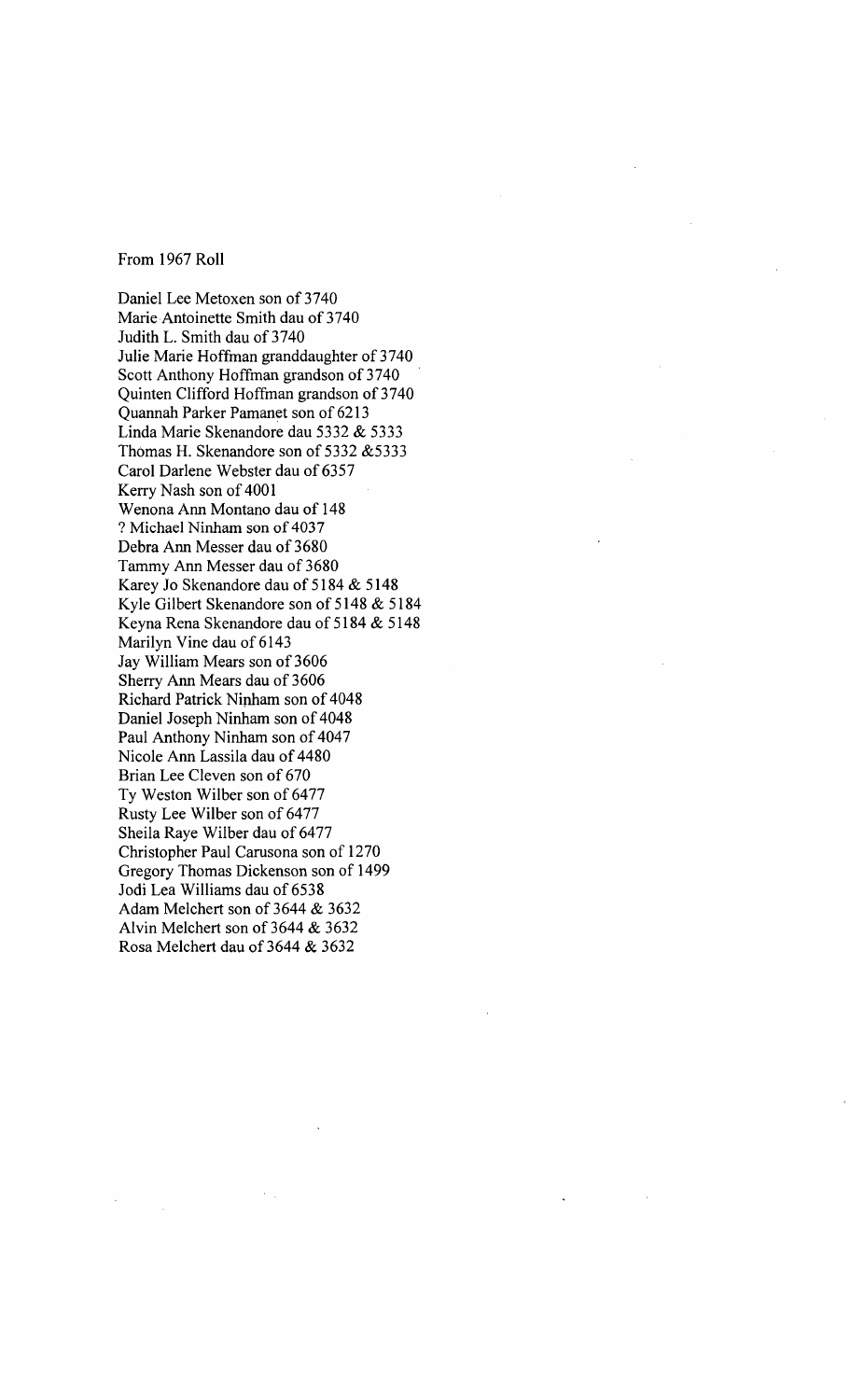DE (13) firth enralement - to Dec 15,199. 1967 poll How Hern Hill - son of 2339 x 2403 Randy Frank Hill - son of 2339 x 2403 Paula Rem Williams - dan of 6500 & 6550 Carla Lac Williams - "  $\mathcal{L} = \mathcal{L}$ Tina Guven Williams -Jaura ann Williams -Jody Jay Williams - son of 6500 x 6550 Wanda Lee Doytator - dan of # 4045 Richard Edwar Warnke II - son of 4770 Lyle Jon Schuyler- son of 4770 Ronald Metopen - son of 37/3 Enthur Arvin Metopen - son of 3713 Karen Susanne Hell - dan of 23394 2403 Deanna types Jerdan - dan of 2903 Angela Lynn Jordan - dan of 2903 Aawn Marie Jordan - dan of 2903 Dimathy allen Niker Dann of 6143 Deather Marie Jordan - Grdau of 2942 Jaye ann Ninham - dan of 2073 & 4045 Carol Jean Menny - dan of 1361 & 1432 Chad Elden Jordan - son of 2968 Travis Ole Messer - son of 3679 Alexander Gary Messer-son of 3679 Chirley Mar Kurowski - dan of 3329 Kita Marie Essamea - dan of 1910 april Dawn Doutston - dan of 1619 Ronald Wayne Larsen - son of 3371 Michael Turnon Doytator - son of 1732 Anthony Brian Doutator - son of 1732. Dawn Nicole Elm - dan of 1858 chard Conrad Elm II - son of 1858 man ka felly anthony Cooper - son of 715 athony Martin Silva, Ja. - son of 2911 Allen (Allen)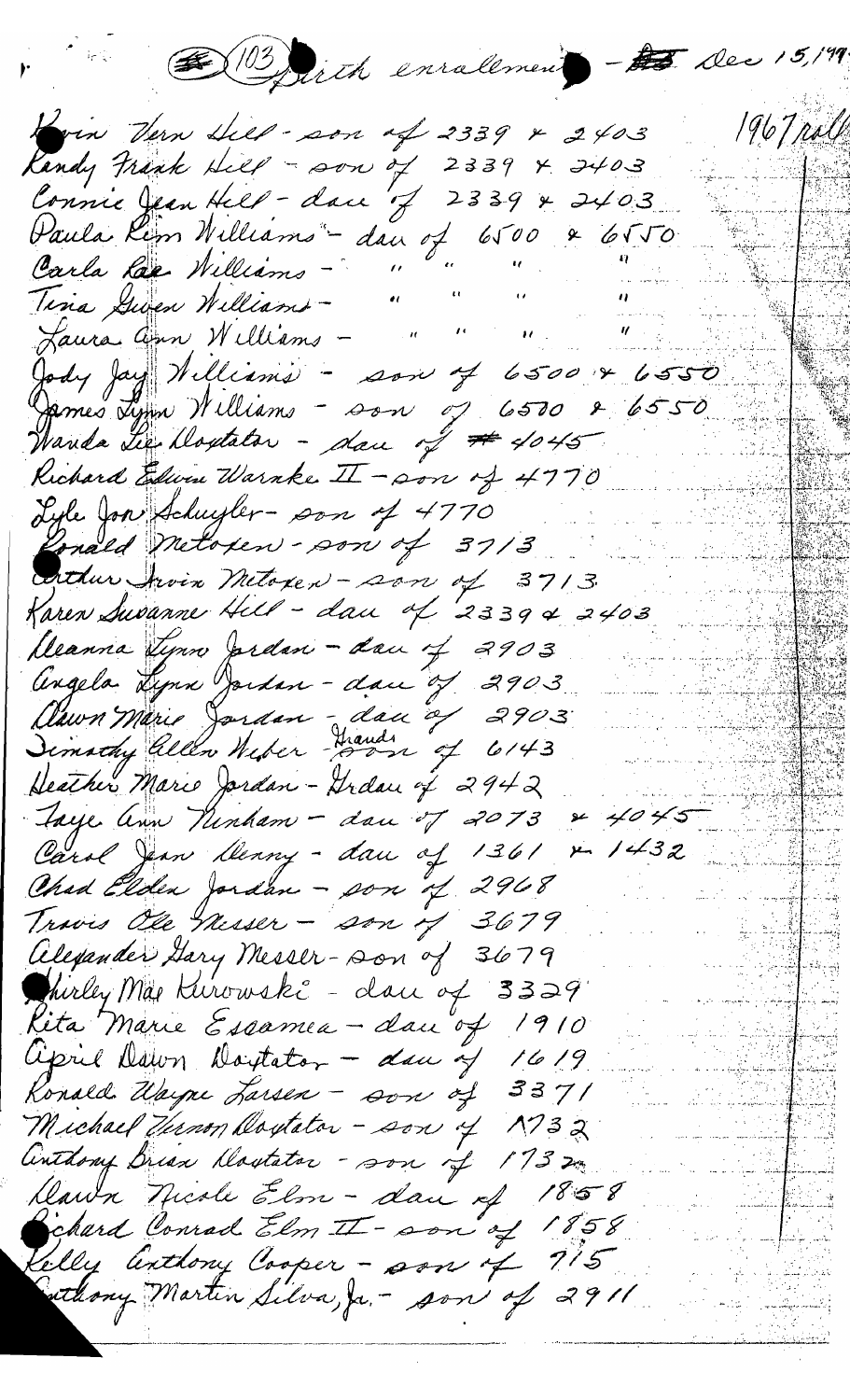$1967$ comas Milburn Osborne - son of 4486 Sarah Ruth Osborne - dan of 4486 Tanya Jean Brown - Hiau of 493 Diane Tynn Kichmond - dan of 4621 Roger Michael Dibbertson - son of 4621 Llonard Ruben Gilbertson son of 4621 Beverly Jean Richmond Jolan of 4621 Michael andrew Wiber Poin of 6143 Lincoln *Underson Dayberry - son of 1259* Alexander Richard Hoest - son of 5127 hlavid Wean Todt - son of 5992 Jay Edward Todt - son of 5992 Mark Herbert Todt-son of 5992 Donald Ernst Todt - son of 5992. Phyllis House - day of 1347 Barbara Ella Brocker-dan 7, 484 Kicherd George Van Bostel Bon of 484 Vance Edward Van Sigtel-Gramy 484 Aliana Jynn Desney - don of 5417 Haydeana Marie Metoxen - dan of 3797<br>William Hayd Metoxen - son og 3797 Kobert alan Metoyen son of 3797 David Authory Doylator-son of 1724 Kirk Sifler Kathhaar - son of 2648 Eric Rey Rathhaar - son 7 2648 Joerta Freeman - dan of 1987 Raymond Clyde Elm - son of 1847 dittle Bear Felix, Webster - son of 6359 Dakota Uny Nebster - dan of 6359 Carol Jours Nelson - dan of # 4007 Centy Low Messer - dace of 3678 Robert alan Misser- son of 3678 Vicki Aue Messer - dan 9 3678. فيرسلمية للعلوم أكاري والتلويات والأراد<br>من